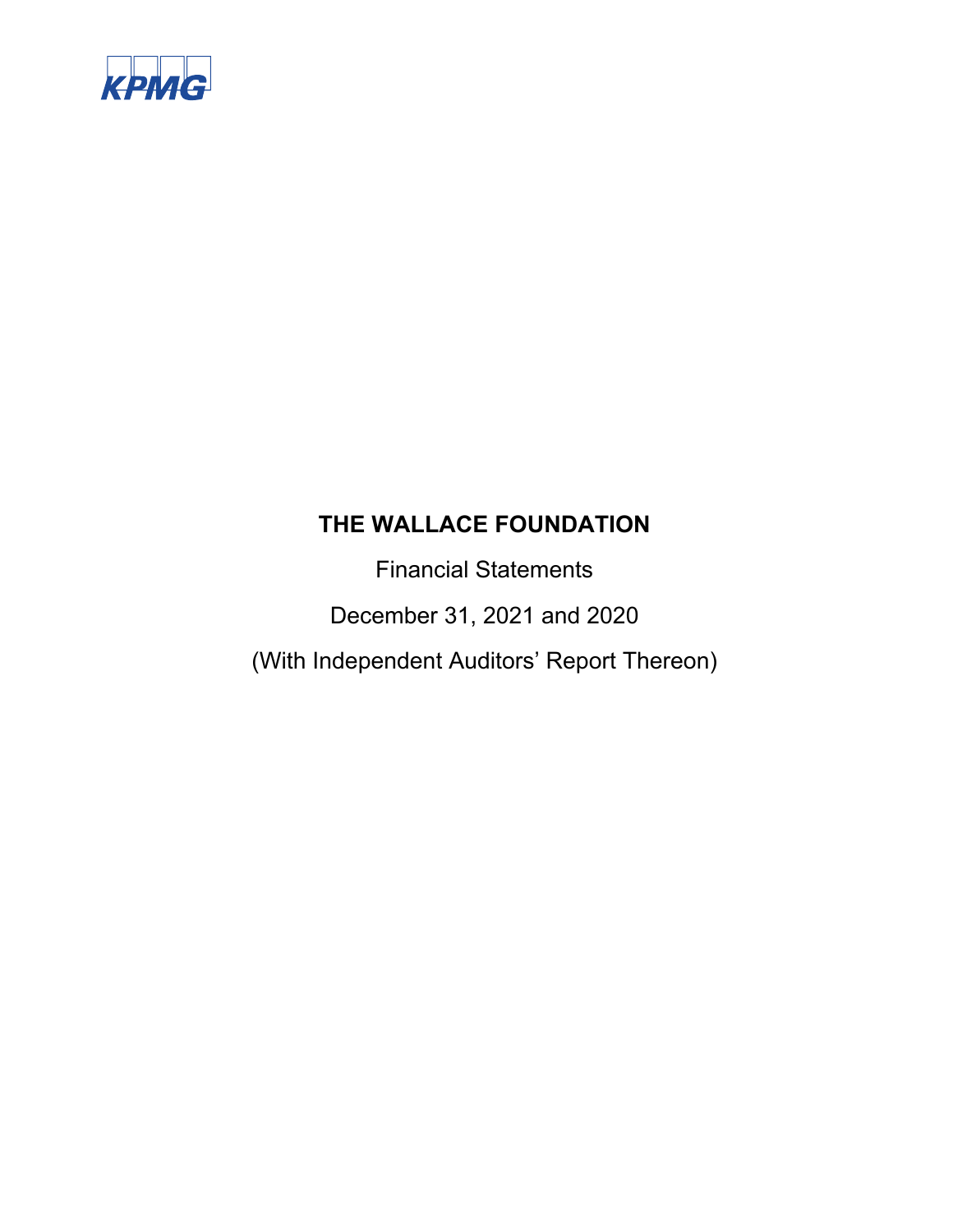

KPMG LLP 345 Park Avenue New York, NY 10154-0102

## **Independent Auditors' Report**

The Board of Directors The Wallace Foundation:

## *Opinion*

We have audited the financial statements of The Wallace Foundation (the Foundation), which comprise the balance sheets as of December 31, 2021 and 2020, and the related statements of activities, functional expenses, and cash flows for the years then ended, and the related notes to the financial statements.

In our opinion, the accompanying financial statements present fairly, in all material respects, the financial position of the Foundation as of December 31, 2021 and 2020, and the changes in its net assets and its cash flows for the years then ended in accordance with U.S. generally accepted accounting principles.

## *Basis for Opinion*

We conducted our audits in accordance with auditing standards generally accepted in the United States of America (GAAS). Our responsibilities under those standards are further described in the Auditors' Responsibilities for the Audit of the Financial Statements section of our report. We are required to be independent of the Foundation and to meet our other ethical responsibilities, in accordance with the relevant ethical requirements relating to our audits. We believe that the audit evidence we have obtained is sufficient and appropriate to provide a basis for our audit opinion.

#### *Responsibilities of Management for the Financial Statements*

Management is responsible for the preparation and fair presentation of the financial statements in accordance with U.S. generally accepted accounting principles, and for the design, implementation, and maintenance of internal control relevant to the preparation and fair presentation of financial statements that are free from material misstatement, whether due to fraud or error.

In preparing the financial statements, management is required to evaluate whether there are conditions or events, considered in the aggregate, that raise substantial doubt about the Foundation's ability to continue as a going concern for one year after the date that the financial statements are available to be issued.

#### *Auditors' Responsibilities for the Audit of the Financial Statements*

Our objectives are to obtain reasonable assurance about whether the financial statements as a whole are free from material misstatement, whether due to fraud or error, and to issue an auditors' report that includes our opinion. Reasonable assurance is a high level of assurance but is not absolute assurance and therefore is not a guarantee that an audit conducted in accordance with GAAS will always detect a material misstatement when it exists. The risk of not detecting a material misstatement resulting from fraud is higher than for one resulting from error, as fraud may involve collusion, forgery, intentional omissions, misrepresentations, or the override of internal control. Misstatements are considered material if there is a substantial likelihood that, individually or in the aggregate, they would influence the judgment made by a reasonable user based on the financial statements.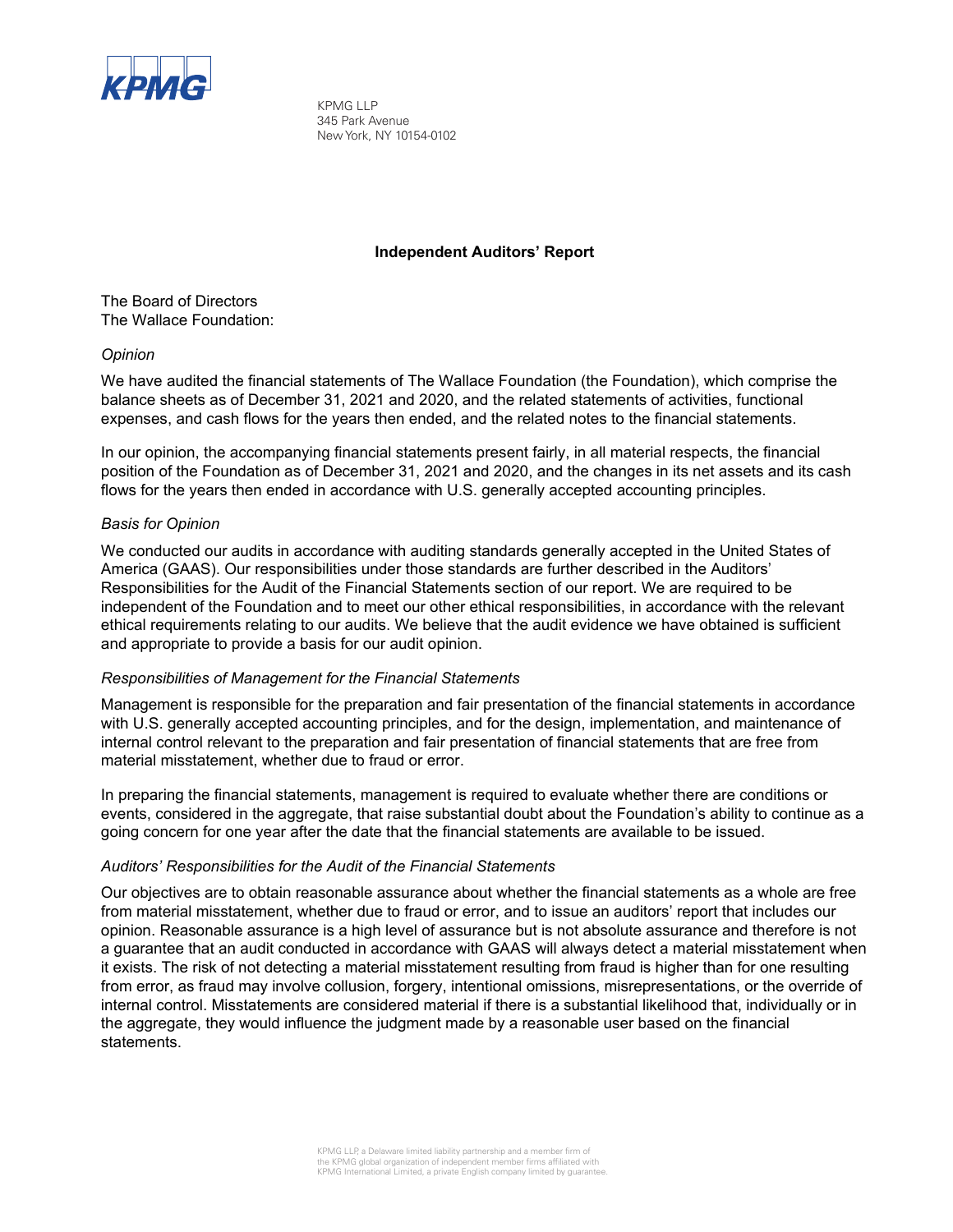

In performing an audit in accordance with GAAS, we:

- Exercise professional judgment and maintain professional skepticism throughout the audit.
- Identify and assess the risks of material misstatement of the financial statements, whether due to fraud or error, and design and perform audit procedures responsive to those risks. Such procedures include examining, on a test basis, evidence regarding the amounts and disclosures in the financial statements.
- Obtain an understanding of internal control relevant to the audit in order to design audit procedures that are appropriate in the circumstances, but not for the purpose of expressing an opinion on the effectiveness of the Foundation's internal control. Accordingly, no such opinion is expressed.
- Evaluate the appropriateness of accounting policies used and the reasonableness of significant accounting estimates made by management, as well as evaluate the overall presentation of the financial statements.
- Conclude whether, in our judgment, there are conditions or events, considered in the aggregate, that raise substantial doubt about the Foundation's ability to continue as a going concern for a reasonable period of time.

We are required to communicate with those charged with governance regarding, among other matters, the planned scope and timing of the audit, significant audit findings, and certain internal control related matters that we identified during the audit.



New York, New York June 22, 2022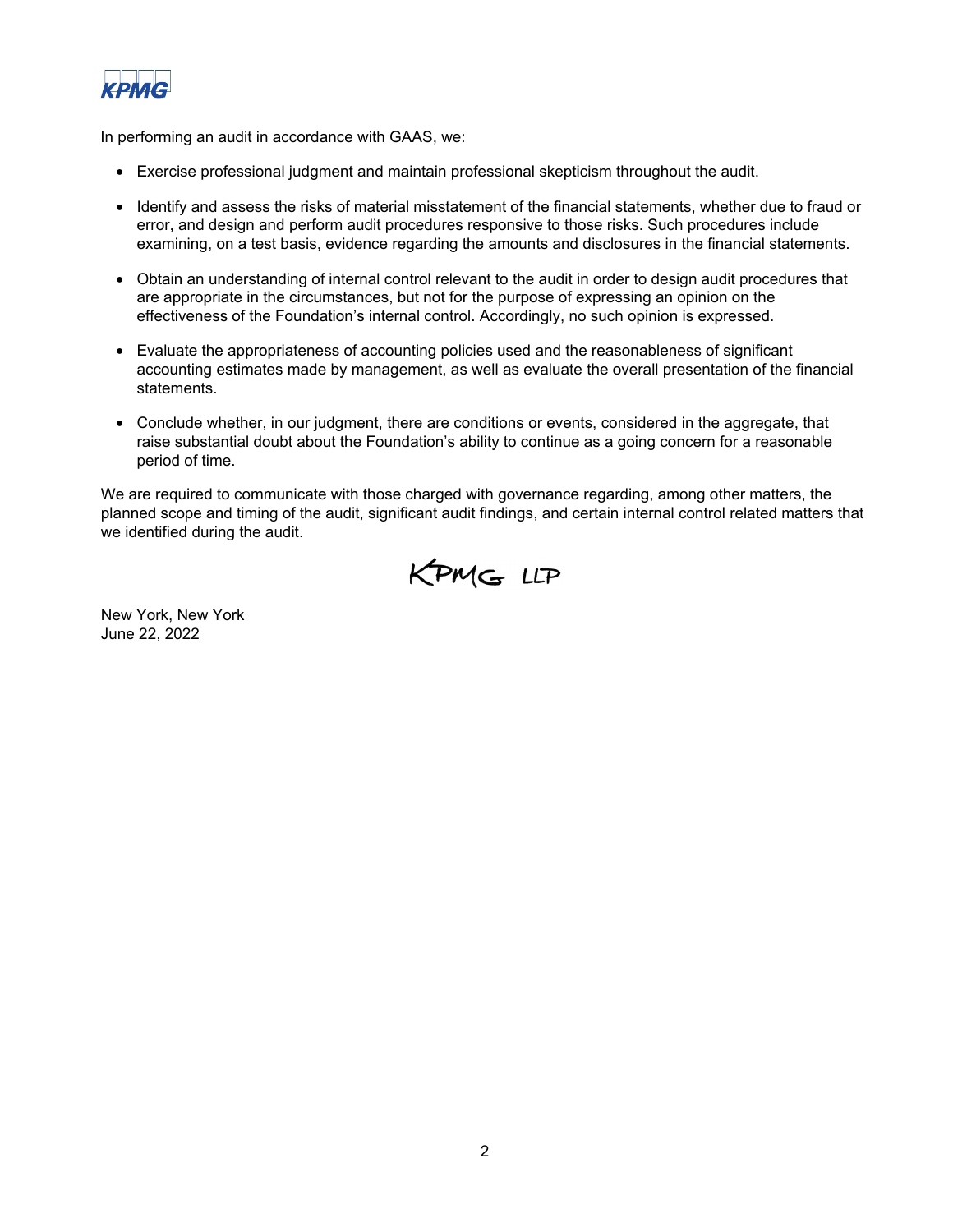# Balance Sheets

December 31, 2021 and 2020

| <b>Assets</b>                                                                                                   |    | 2021                                                   | 2020                                                  |
|-----------------------------------------------------------------------------------------------------------------|----|--------------------------------------------------------|-------------------------------------------------------|
| Cash and cash equivalents<br>Investments (note 4)<br>Other assets and receivables<br>Fixed assets, net (note 5) | \$ | 135,778,433<br>1,897,104,714<br>1,921,061<br>7,986,275 | 18,729,715<br>1,787,539,237<br>1,041,564<br>8,638,537 |
| Total assets                                                                                                    | \$ | 2,042,790,483                                          | 1,815,949,053                                         |
| <b>Liabilities and Net Assets</b>                                                                               |    |                                                        |                                                       |
| Liabilities:                                                                                                    |    |                                                        |                                                       |
| Accrued expenses and other payables                                                                             | \$ | 1,803,598                                              | 2,099,650                                             |
| Grants payable (note 6)                                                                                         |    | 9,884,193                                              | 16,278,471                                            |
| Deferred liabilities (note 7)                                                                                   |    | 12,119,249                                             | 9,956,970                                             |
| Total liabilities                                                                                               |    | 23,807,040                                             | 28,335,091                                            |
| Net assets - without donor restrictions                                                                         |    | 2,018,983,443                                          | 1,787,613,962                                         |
| Total liabilities and net assets                                                                                | S. | 2,042,790,483                                          | 1,815,949,053                                         |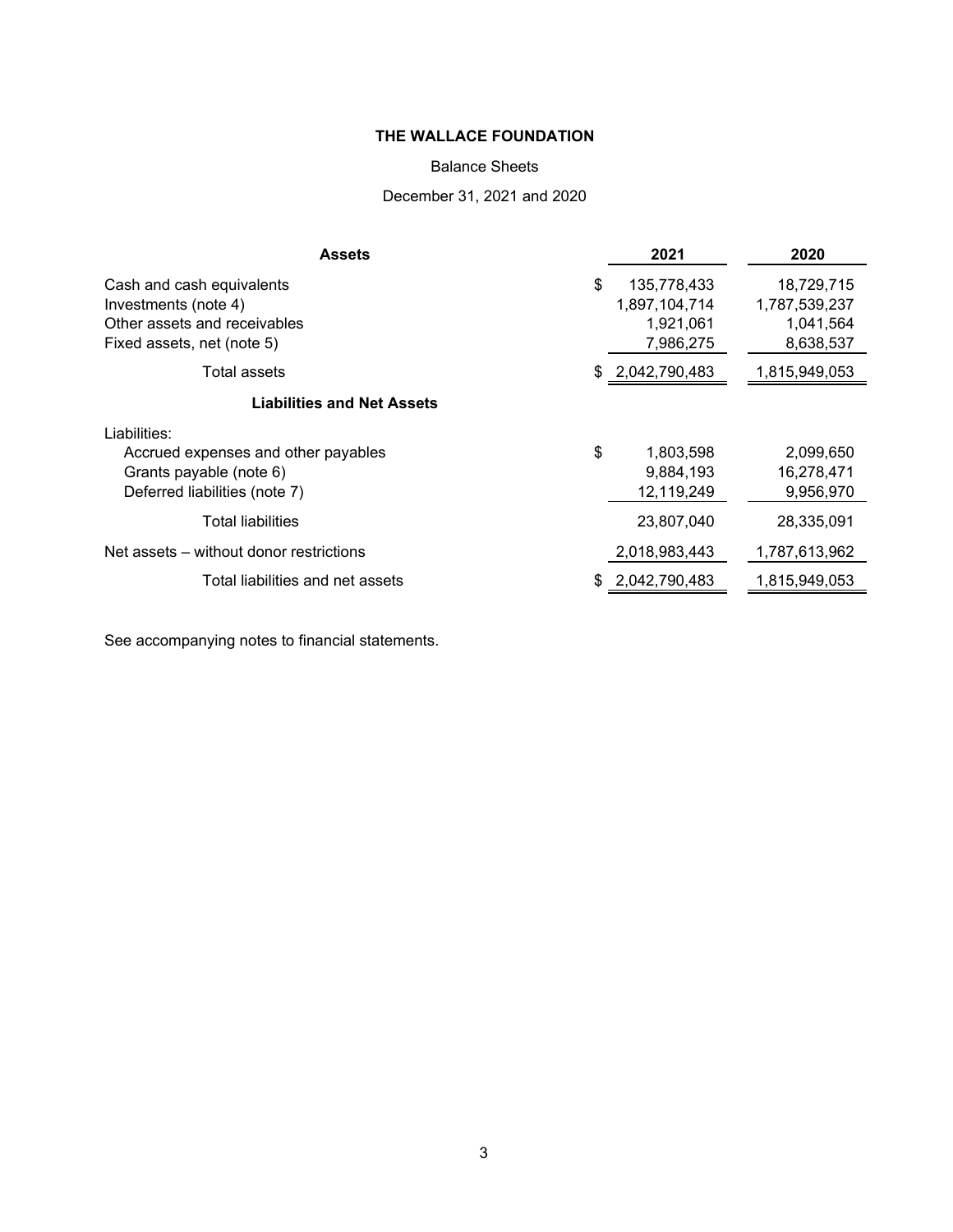# Statements of Activities

# Years ended December 31, 2021 and 2020

|                                                                     | 2021                             | 2020                       |
|---------------------------------------------------------------------|----------------------------------|----------------------------|
| Investment return:<br>Investment income<br>Less investment expenses | \$<br>297,954,893<br>(4,768,169) | 262,676,072<br>(5,039,363) |
| Total investment return, net                                        | 293,186,724                      | 257,636,709                |
| Contributions                                                       | 25                               |                            |
| Total revenues                                                      | 293, 186, 749                    | 257,636,709                |
| Expenses:<br>Grants and related activities<br>Operating expenses    | 46,681,833<br>15, 135, 435       | 54,071,662<br>14,452,932   |
| Total expenses                                                      | 61,817,268                       | 68,524,594                 |
| Change in net assets                                                | 231,369,481                      | 189,112,115                |
| Net assets – without donor restrictions:<br>Beginning of year       | 1,787,613,962                    | 1,598,501,847              |
| End of year                                                         | \$<br>2,018,983,443              | 1,787,613,962              |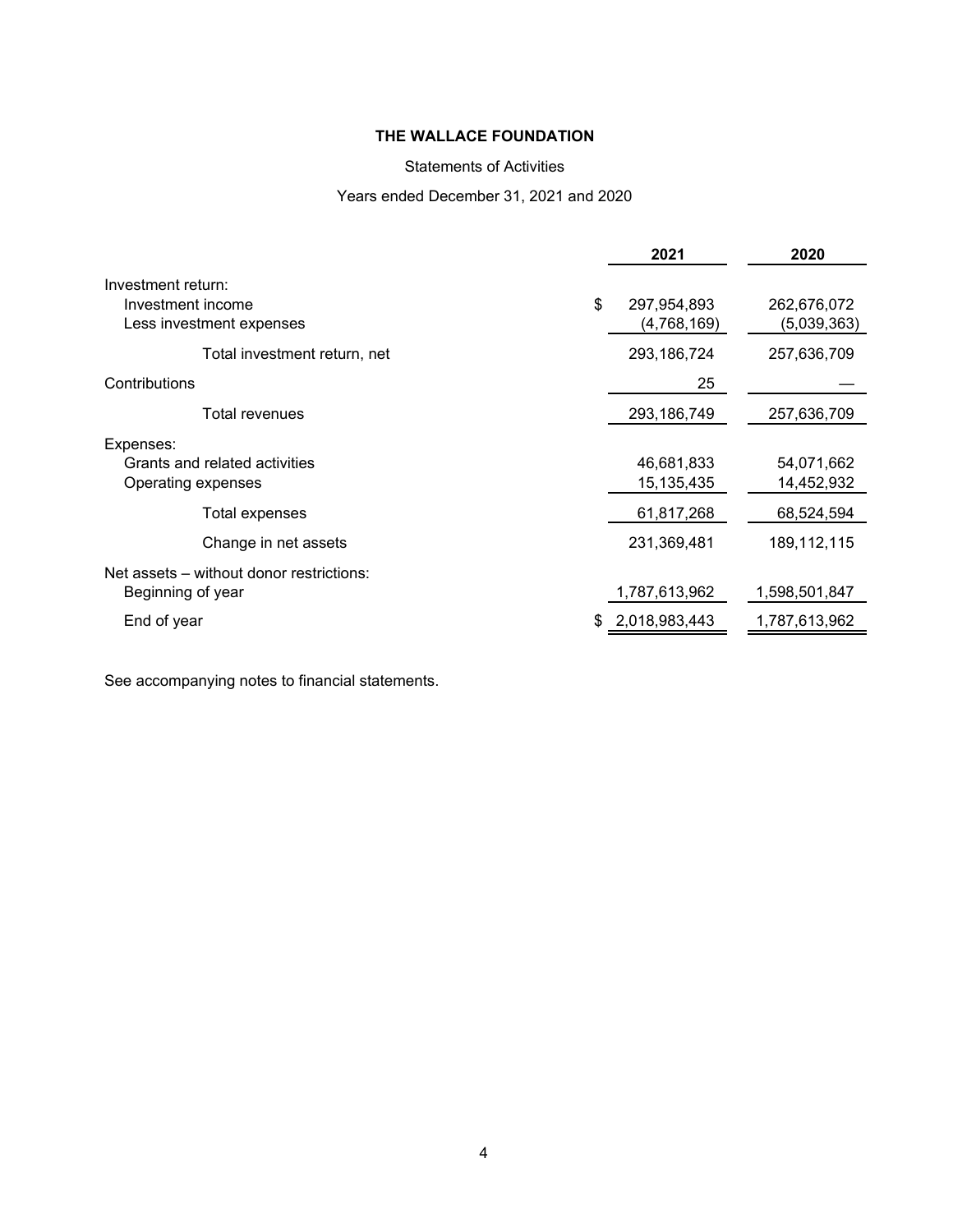#### Statements of Functional Expenses

Years ended December 31, 2021 and 2020

|                                     |                  | 2021       |            |            | 2020       |            |  |
|-------------------------------------|------------------|------------|------------|------------|------------|------------|--|
|                                     |                  | Supporting |            |            | Supporting |            |  |
|                                     | Program          | services   | Total      | Program    | services   | Total      |  |
| Grants and related activities:      |                  |            |            |            |            |            |  |
| Grants                              | \$<br>40,616,873 |            | 40.616.873 | 47,201,142 |            | 47,201,142 |  |
| Direct charitable activities        | 6,064,960        |            | 6,064,960  | 6,870,520  |            | 6,870,520  |  |
| Total grants and related activities | 46,681,833       |            | 46,681,833 | 54,071,662 |            | 54,071,662 |  |
| Operating expenses:                 |                  |            |            |            |            |            |  |
| <b>Salaries</b>                     | 4,912,496        | 3,334,180  | 8,246,676  | 4,653,230  | 3,219,892  | 7,873,122  |  |
| <b>Benefits</b>                     | 1.671.864        | 1,174,723  | 2,846,587  | 1,549,123  | 1,105,751  | 2,654,874  |  |
| Consultants                         | 480.099          | 369,711    | 849,810    | 164,506    | 573,714    | 738,220    |  |
| Rent, net of amortization           | 858,260          | 704,998    | 1,563,258  | 803,827    | 684,742    | 1,488,569  |  |
| Other occupancy costs               | 118,956          | 97,714     | 216,670    | 159,559    | 135,920    | 295,479    |  |
| Information technology              | 299,590          | 230,442    | 530.032    | 253,103    | 206,459    | 459,562    |  |
| Insurance                           | 67,602           | 55,530     | 123,132    | 64,387     | 54,848     | 119,235    |  |
| Travel and meetings                 | 28.889           | 16,985     | 45.874     | 100,936    | 24,828     | 125,764    |  |
| Subscription, dues and fees         | 8,161            | 19,275     | 27,436     | 12,285     | 11,276     | 23,562     |  |
| Depreciation                        | 376,605          | 309,355    | 685,960    | 364,255    | 310,291    | 674,545    |  |
| Total operating expenses            | 8,822,522        | 6,312,913  | 15,135,435 | 8,125,211  | 6,327,721  | 14,452,932 |  |
| Total expenses                      | 55,504,355       | 6,312,913  | 61,817,268 | 62,196,873 | 6,327,721  | 68,524,594 |  |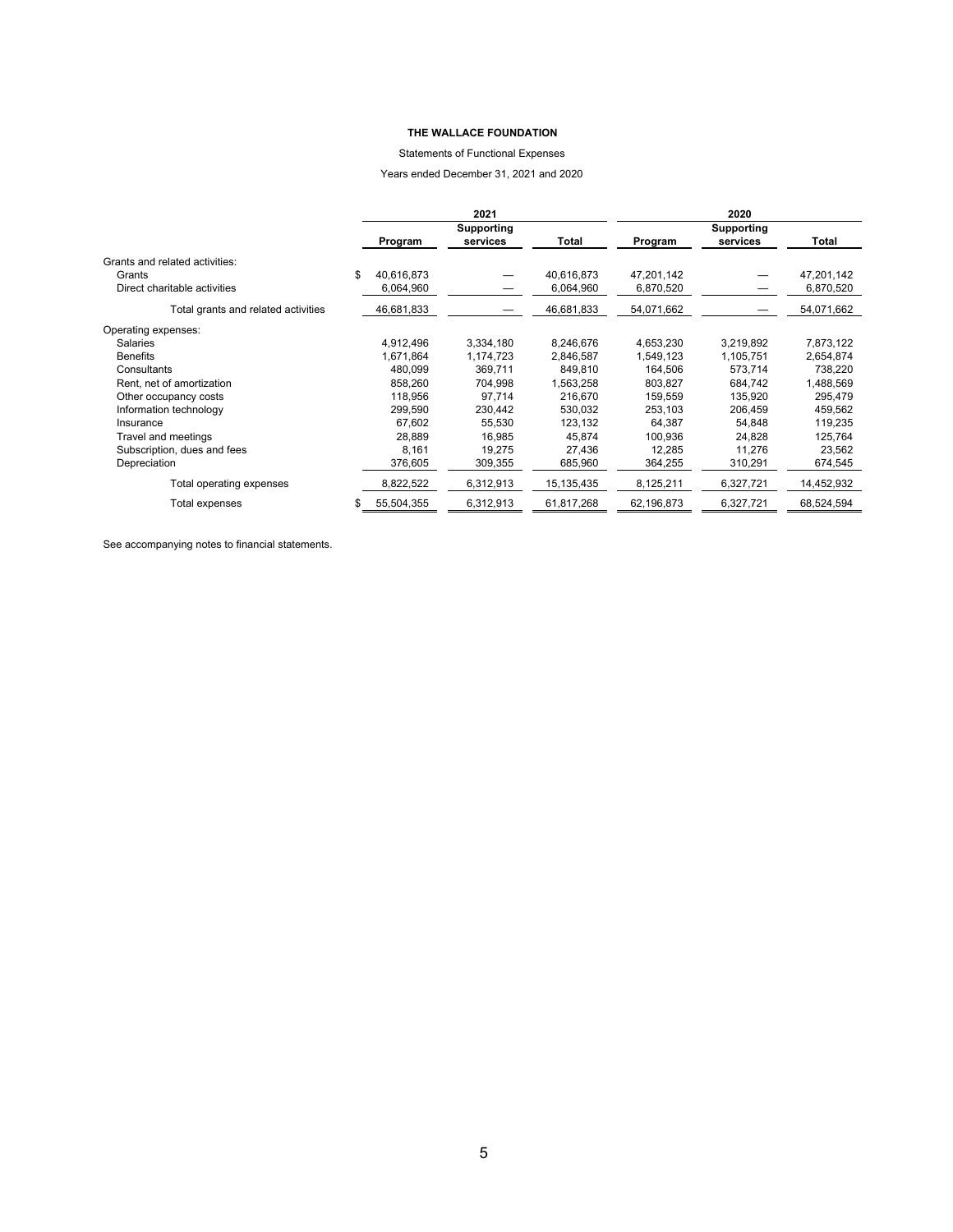# Statements of Cash Flows

# Years ended December 31, 2021 and 2020

|                                                           | 2021              | 2020            |
|-----------------------------------------------------------|-------------------|-----------------|
| Cash flows from operating activities:                     |                   |                 |
| Change in net assets                                      | \$<br>231,369,481 | 189, 112, 115   |
| Adjustments to reconcile change in net assets to net cash |                   |                 |
| used in operating activities:                             |                   |                 |
| Unrealized (gains) on investments                         | (161, 852, 984)   | (150, 200, 561) |
| Realized (gains) on investments                           | (128, 888, 002)   | (106, 565, 980) |
| Depreciation                                              | 685,960           | 674,545         |
| Changes in operating assets and liabilities:              |                   |                 |
| Other assets and receivables                              | (879, 497)        | 1,983,354       |
| Accrued expenses and other payables                       | (296, 052)        | (1,604,477)     |
| Grants payable                                            | (6,394,278)       | (8,229,836)     |
| Deferred liabilities                                      | 2,162,279         | 2,025,826       |
| Net cash used in operating activities                     | (64,093,093)      | (72,805,014)    |
| Cash flows from investing activities:                     |                   |                 |
| Sales of investments                                      | 483,639,681       | 384,561,652     |
| Purchases of investments                                  | (302, 464, 172)   | (314, 833, 193) |
| Purchases of fixed assets                                 | (33, 698)         | (230, 834)      |
| Net cash provided by investing activities                 | 181, 141, 811     | 69,497,625      |
| Net increase (decrease) in cash equivalents and cash      | 117,048,718       | (3,307,389)     |
|                                                           |                   |                 |
| Cash equivalents and cash at beginning of year            | 18,729,715        | 22,037,104      |
| Cash equivalents and cash at end of year                  | \$<br>135,778,433 | 18,729,715      |
| Supplemental disclosure of cash flow information:         |                   |                 |
| Cash paid for excise taxes                                | \$<br>500,000     | 1,266,000       |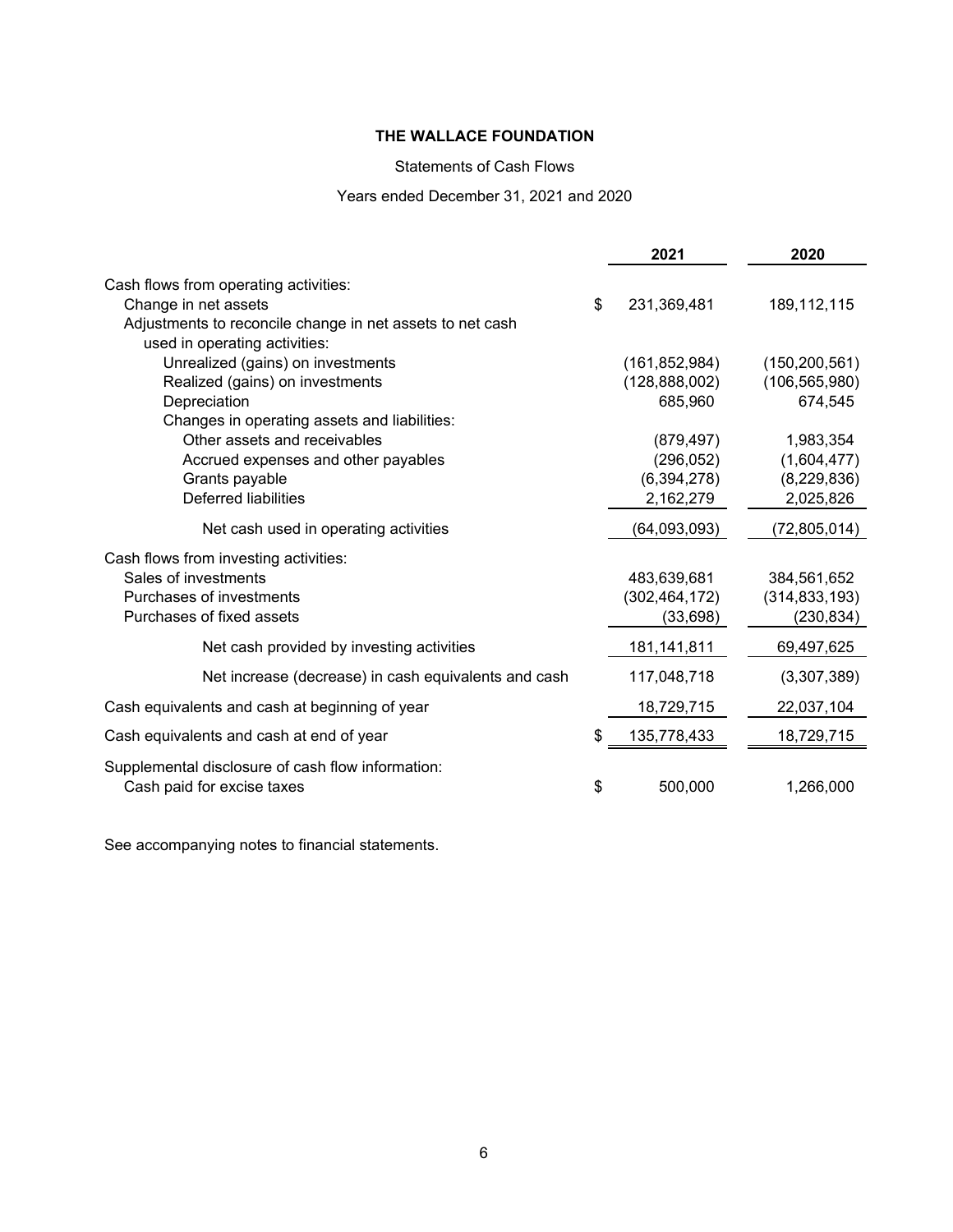Notes to Financial Statements December 31, 2021 and 2020

#### **(1) Nature of Operations**

The Wallace Foundation (the Foundation) is the philanthropic legacy of DeWitt and Lila Acheson Wallace, the co-founders of *Reader's Digest*. Our mission is to foster equity and improvements in learning and enrichment for young people, and in the arts for everyone. As stewards of limited resources, we seek to maximize the benefits derived from our grant dollars, so that they have an impact beyond the services we can fund directly. Our approach is to look for opportunities to develop important new insights and evidence in our areas of interest; fund real world tests of innovative concepts; and then disseminate what we have learned nationally to policymakers and those who work on the ground providing services. As a result, in addition to funding the direct delivery of services to the intended beneficiaries and capacity building for grantees, we gather and publish insights useful to policymakers and those who work in fields where we focus our philanthropy: afterschool, arts education, building audiences for the arts, school leadership, social and emotional learning, and summer learning.

#### **(2) Summary of Significant Accounting Policies**

#### *(a) Basis of Accounting*

The accounts of the Foundation are maintained on the accrual basis of accounting and in conformity with U.S. generally accepted accounting principles (GAAP).

The classification of the Foundation's revenue and gains (losses), is based on the existence or absence of donor-imposed restrictions. Expenses are reported as decreases in net assets without donor restriction. U.S. GAAP requires that the amounts of each class of net assets, without donor restriction and with donor restriction, to be displayed in the balance sheets and that the amounts of change in each of those classes of net assets be displayed in the statements of activities.

These classes are defined as follows:

Net assets without donor restrictions – Net assets which are not subject to donor-imposed stipulations or the restrictions have expired and/or have been satisfied.

Net assets with donor restrictions – Net assets which are subject to donor-imposed stipulations that can be fulfilled by actions of the Foundation or that expire by the passage of time.

The Foundation does not have any donor restricted net assets as of December 31, 2021 or 2020.

#### *(b) Income Taxes*

The Foundation is exempt from federal income tax under Section 501(c)(3) of the Internal Revenue Code (the Code) and is a private foundation as defined in Section 509(a) of the Code. As required by the Code, the Foundation distributes annually at least 5% of the monthly average of the fair market value of its assets no later than the 12-month period following the end of its fiscal year.

The Foundation recognizes the effects of income tax positions only if those positions are more likely than not to be sustained in the future. The Foundation has concluded that there were no uncertainties to disclose.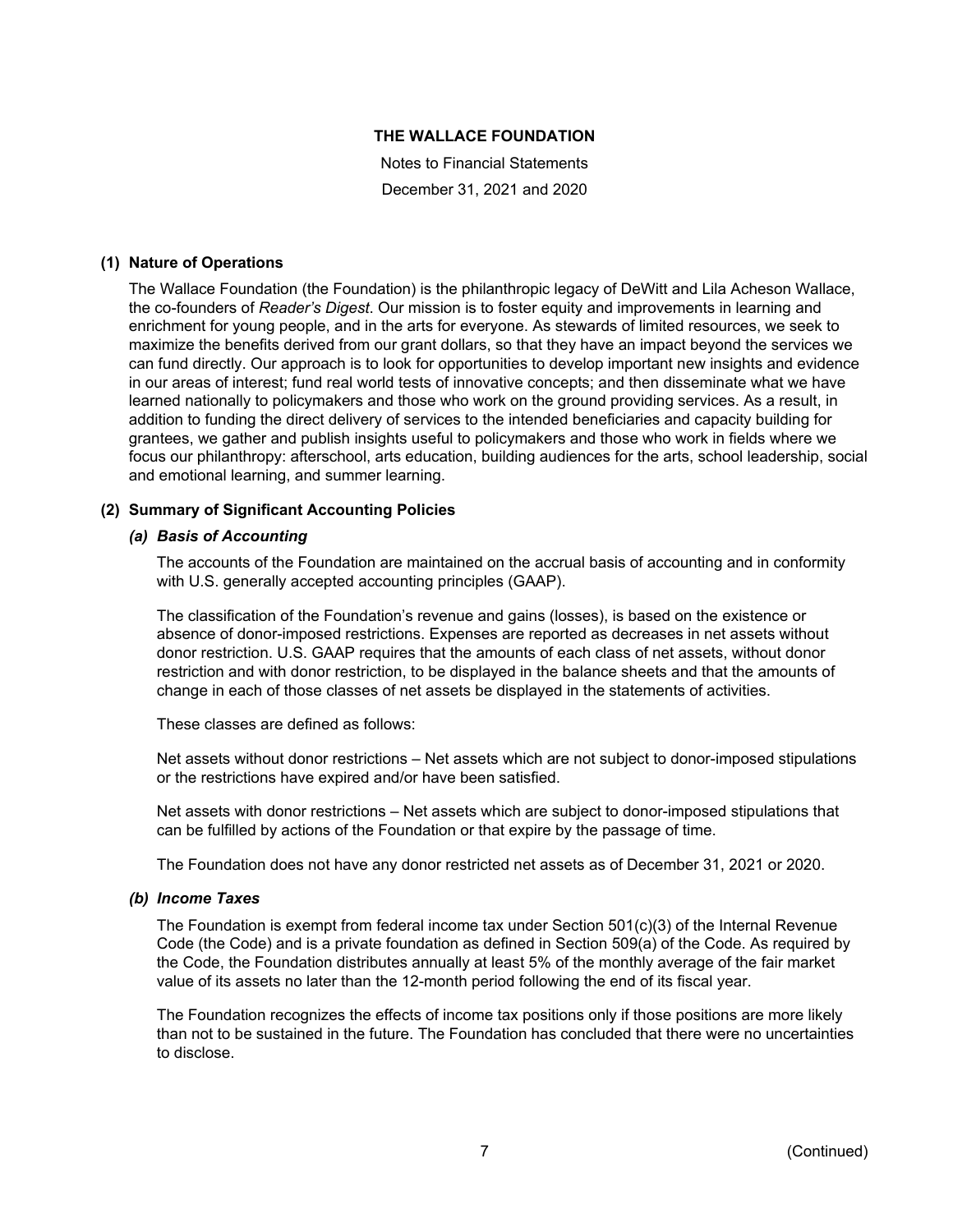Notes to Financial Statements December 31, 2021 and 2020

#### *(c) Fair Value Measurements*

Fair value is defined as the exchange price that would be received to sell an asset or paid to transfer a liability (an exit price) in the principal or most advantageous market for the asset or liability in an orderly transaction between market participants on the measurement date. The fair value hierarchy maximizes the use of observable inputs and minimizes the use of unobservable inputs when measuring fair value. The Foundation uses three levels of inputs to measure fair value:

Level 1: Quoted or published prices in active markets for identical assets. Level 1 assets include debt and equity securities that are traded or published in an active exchange market.

Level 2: Observable inputs other than Level 1 prices such as quoted or published prices for similar assets; prices in markets that are not active; or other inputs that are observable or can be corroborated by observable market data for substantially the full term of the assets.

Level 3: Unobservable inputs that are supported by little or no market activity and that are significant to the fair value of the asset. Level 3 assets include financial instruments whose value is determined using pricing models, discounted cash flow methodologies, or similar techniques, as well as instruments for which the determination of fair value requires significant management judgment or estimation.

The classification of investments in the fair value hierarchy is not necessarily an indication of the risks, liquidity, or degree of difficulty in estimating the fair value of each investment's underlying assets and liabilities.

Fair value estimates are made at a specific point in time, based on available market information and judgments about the financial instrument, including estimates of timing, amount of expected future cash flows, and the credit standing of the issuer. In some cases, the fair value estimates cannot be substantiated by comparison to independent markets. In addition, the disclosed fair value may not be realized in the immediate settlement of the financial asset. The disclosed fair values do not reflect any premium or discount that could result from offering for sale at one time an entire holding of a particular financial asset.

Potential taxes and other expenses that would be incurred in an actual sale or settlement are not reflected in amounts disclosed.

#### *(d) Investments*

Investments in equity securities with readily determinable fair values are reported at fair value based on quoted market prices or published net asset value (NAV). Investments in debt securities are measured using quoted market prices where available. If quoted market prices for debt securities are not available, the fair value is determined using an income approach valuation technique that considers, among other things, rates currently observed in publicly traded markets for debt of similar terms to companies with comparable credit risk, the issuer's credit spread, and illiquidity by sector and maturity.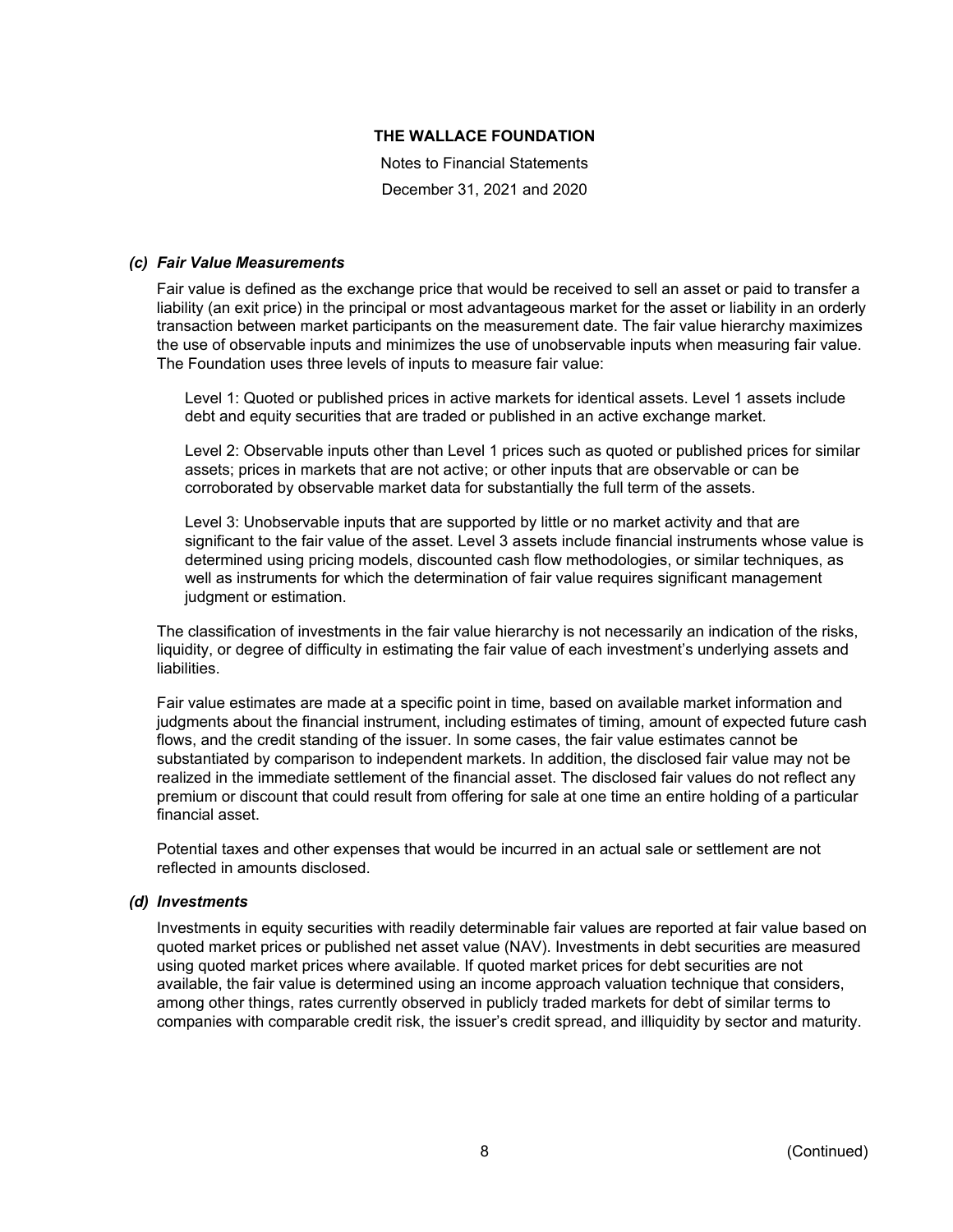Notes to Financial Statements December 31, 2021 and 2020

The Foundation follows the accounting standards of Financial Accounting Standards Board (FASB) Accounting Standards Codification (ASC) Subtopic 820-10-35-59, *Fair Value Measurement and Disclosures – Fair Value Measurements of Investments in Certain Entities That Calculate Net Asset Value per Share (or Its Equivalent)*. This allows for the estimation of the fair value of investments in investment companies for which the investment does not have a readily determinable fair value using NAV per share or its equivalent. Those estimated fair values may differ significantly from the values that would have been used had a ready market for these securities existed.

#### *(e) Fixed Assets*

Fixed assets consist of furniture, fixtures, equipment, and leasehold improvements. All assets are depreciated on a straight-line basis over the estimated useful lives of the assets. Computers are depreciated over 3 years, office equipment is depreciated over 5 years, and furniture and fixtures are depreciated over 15 years. Leasehold improvements are depreciated over the life of the lease or the estimated life of the leasehold improvement, whichever is shorter.

#### *(f) Grants*

Grants expense are reported as an expense and liability of the Foundation when approved by the Foundation's board of directors or the president, under authority delegated by the board of directors, and upon receipt of an acknowledgement of terms, provided the grant is not subject to future conditions. Grants payable that are expected to be paid in future years are recorded at the present value of expected future payments. A grant is conditional if the agreement includes both a barrier that must be overcome for the recipient to be entitled to the assets transferred and a right of return for the transferred assets or a right of release of the promisor's obligation to transfer assets. Conditional grants are recognized as grant expense and as a grant payable in the period in which the grantee meets the terms of the barriers.

#### *(g) Cash Equivalents*

Cash equivalents represent short-term investments with original maturities of three months or less at the time of purchase, except for those short-term investments managed by the Foundation's investment managers as part of their long-term investment strategies.

#### *(h) Use of Estimates*

The preparation of financial statements in conformity with U.S. generally accepted accounting principles requires management to make estimates and assumptions that affect the reported amounts of assets and liabilities and disclosure of contingent assets and liabilities at the date of the financial statements and the reported amounts of revenues and expenses during the reporting period. The significant estimates made in the preparation of these financial statements include the fair value of investments. Actual results could differ from those estimates.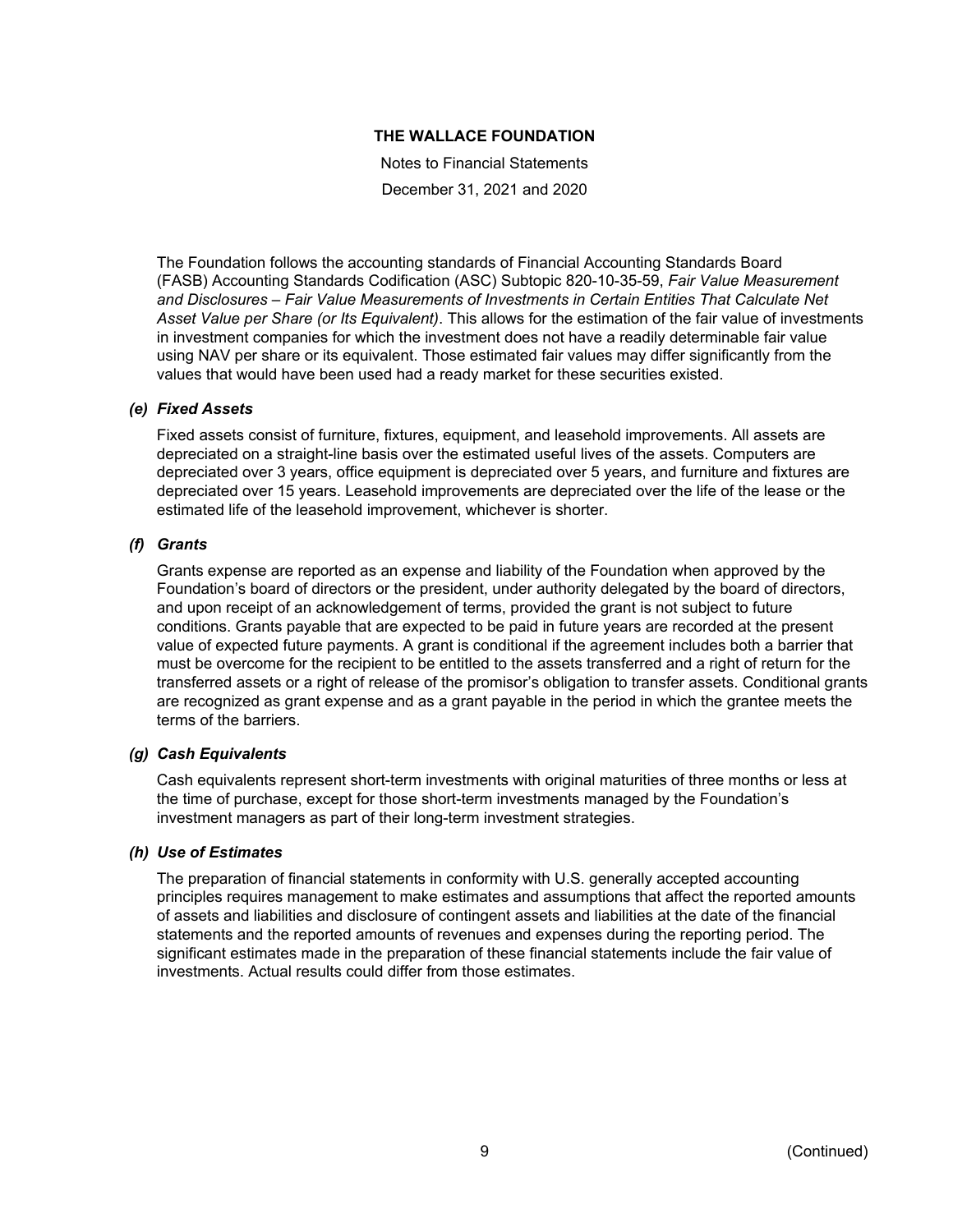Notes to Financial Statements December 31, 2021 and 2020

#### *(i) Natural and Functional Classifications of Expenses*

Program expenses pertain to grant making activities such as program design, proposal review, awarding and monitoring, evaluation, and knowledge dissemination. Direct charitable expenses pertain to charitable activities for the benefit of others initiated and conducted, in whole or in part, by the Foundation. Supporting service expenses include costs related to managing the Foundation. Investment expenses reported on the statements of activities excludes certain investment manager fees which are recorded net of investment income on the statements of activities. Investment expenses that are not directly attributable to investment strategy, including staff costs for investment recordkeeping and office costs, are included within supporting services. Certain operating costs have been allocated, based on headcount, among the program and supporting services benefited.

## *(j) Implications of COVID-19 on Operations*

The Foundation has continued its operations, including its grantmaking programs, throughout the COVID-19 pandemic.

## **(3) Liquidity and Availability of Resources**

The Foundation monitors the liquidity required to meet its grants, committed contracts and operating expenses on a regular basis while also seeking to generate favorable risk-adjusted returns from its investments. The Foundation's liquidity monitoring focuses on ensuring that sufficient liquidity, including cash and cash equivalents and investments convertible to cash in the next 12 months, is available to meet projected spending based on the Foundation's projected payouts for grants and operating expenses. Despite the large amount of available liquid assets, the Foundation anticipates expenditures to remain consistent and not exceed what is required to support and meet its mandated distribution requirements.

The following table represents the Foundation's financial assets available for general expenditure, without restrictions limiting their use, within one year of the balance sheet dates of December 31, 2021 and 2020:

|                                                       | 2021          | 2020          |
|-------------------------------------------------------|---------------|---------------|
| Cash and cash equivalents                             | 135.778.433   | 18.729.715    |
| Investments convertible to cash in the next 12 months | 1.209.750.993 | 1,313,467,766 |
| Receivables for investments sold, net                 | 13,408,336    | 2,852,809     |
|                                                       | 1,358,937,762 | 1,335,050,290 |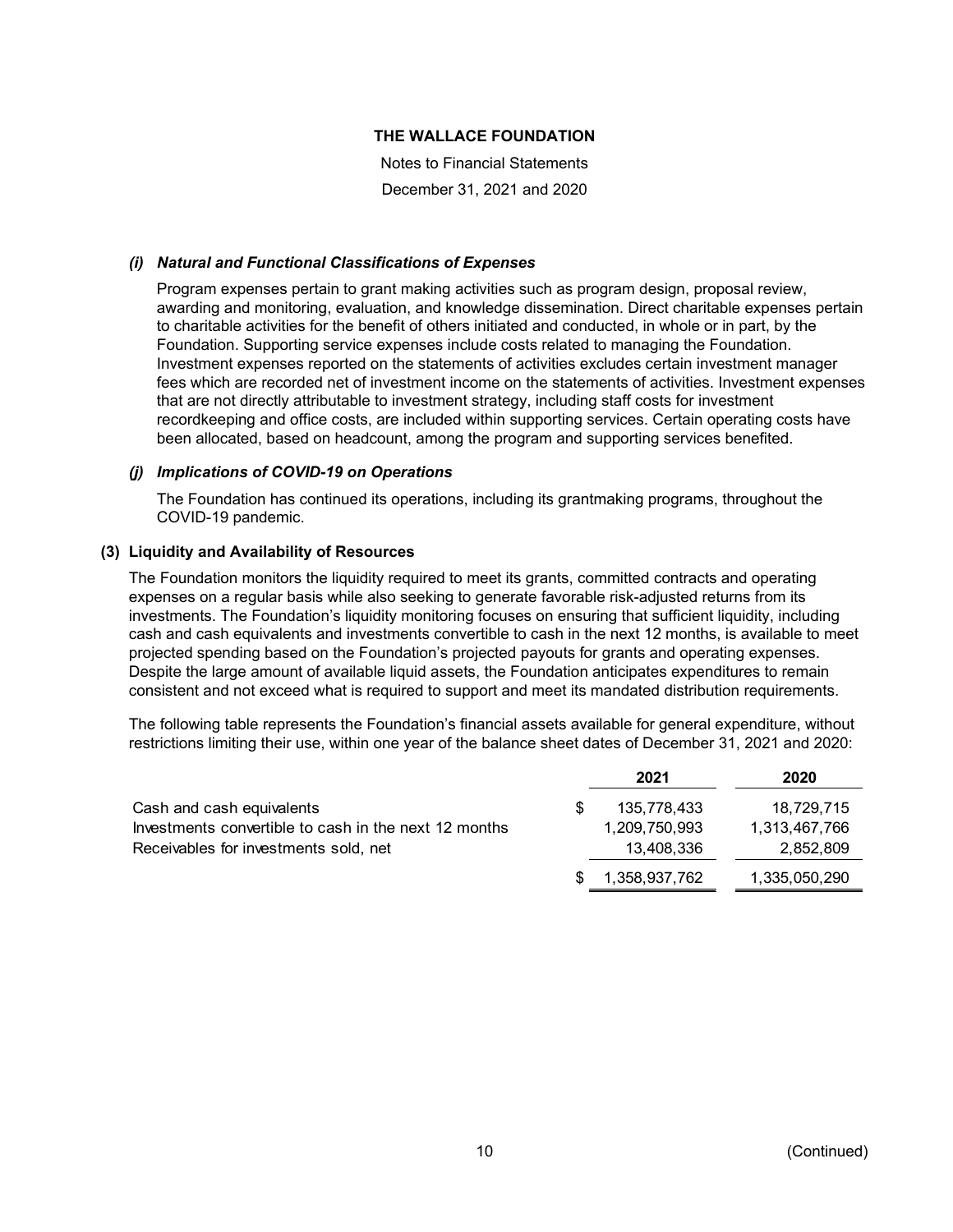Notes to Financial Statements

December 31, 2021 and 2020

#### **(4) Investments**

#### *(a) Fair Value Hierarchy*

The following tables present the Foundation's fair value hierarchy for investments, the only financial instruments measured at fair value on an annual basis, as of December 31, 2021 and 2020. Investments measured using the NAV per share practical expedient are included in the total fair value column only and are not disclosed within the fair value hierarchy levels:

|                                                                                        |       | 2021          |             |  |                    |  |         |
|----------------------------------------------------------------------------------------|-------|---------------|-------------|--|--------------------|--|---------|
|                                                                                        | Total |               |             |  |                    |  |         |
|                                                                                        |       | fair value    | Level 1     |  | Level <sub>2</sub> |  | Level 3 |
| Public equities:                                                                       |       |               |             |  |                    |  |         |
| <b>United States</b>                                                                   | \$    | 175,987,520   | 175,987,520 |  |                    |  |         |
| Global                                                                                 |       | 201,995,715   | 201,995,715 |  |                    |  |         |
| Emerging market                                                                        |       | 72,034,810    | 72,034,810  |  |                    |  |         |
| Public equities total                                                                  |       | 450,018,045   | 450,018,045 |  |                    |  |         |
| Fixed income:                                                                          |       |               |             |  |                    |  |         |
| United States government/agency                                                        |       | 9,716,085     |             |  | 9,716,085          |  |         |
| Mutual fund                                                                            |       | 46,491,619    | 46,491,619  |  |                    |  |         |
| Fixed income total                                                                     |       | 56,207,704    | 46,491,619  |  | 9,716,085          |  |         |
| Other:                                                                                 |       |               |             |  |                    |  |         |
| Short-term investments                                                                 |       | 5,569,763     | 5,569,763   |  |                    |  |         |
| Equity holdings                                                                        |       | 142,444       | 142,444     |  |                    |  |         |
| Receivables for investments sold, net                                                  |       | 13,408,336    | 13,408,336  |  |                    |  |         |
| Total                                                                                  |       | 525,346,292   | 515,630,207 |  | 9,716,085          |  |         |
| Investments measured using net asset<br>value (or its equivalent):<br>Public equities: |       |               |             |  |                    |  |         |
| <b>United States</b>                                                                   |       | 180,365,142   |             |  |                    |  |         |
| Global                                                                                 |       | 217,055,588   |             |  |                    |  |         |
| Emerging market                                                                        |       | 69,360,097    |             |  |                    |  |         |
| Private capital                                                                        |       | 520,719,642   |             |  |                    |  |         |
| Hedged equities                                                                        |       | 133,637,437   |             |  |                    |  |         |
| Absolute return                                                                        |       | 188,409,413   |             |  |                    |  |         |
| Real assets                                                                            |       | 62,211,103    |             |  |                    |  |         |
| Total investments using<br>net asset value                                             |       | 1,371,758,422 |             |  |                    |  |         |
| Total investments                                                                      | \$    | 1,897,104,714 |             |  |                    |  |         |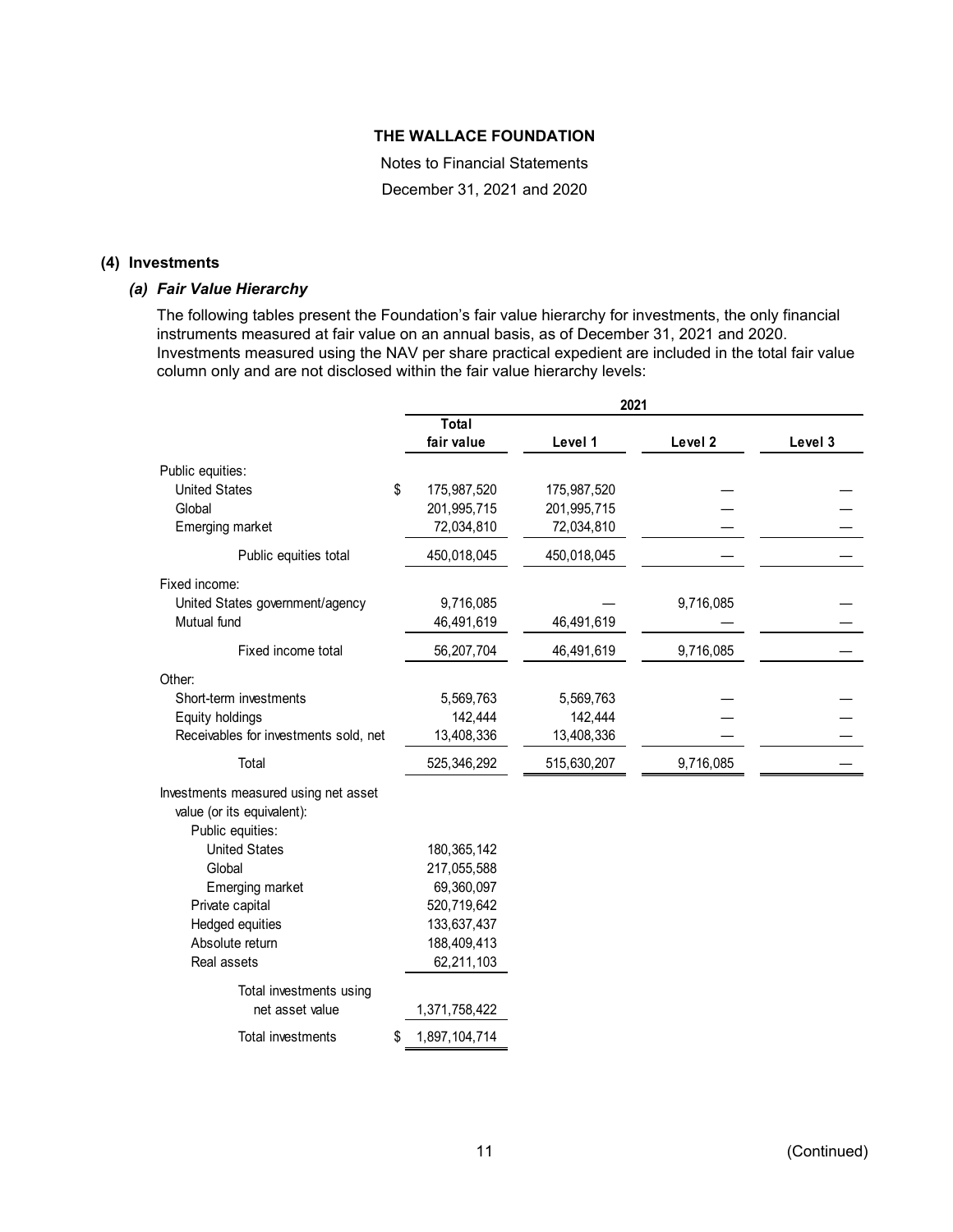Notes to Financial Statements

December 31, 2021 and 2020

|                                                                                        |                     | 2020        |              |         |  |
|----------------------------------------------------------------------------------------|---------------------|-------------|--------------|---------|--|
|                                                                                        | <b>Total</b>        |             |              |         |  |
|                                                                                        | fair value          | Level 1     | Level 2      | Level 3 |  |
| Public equities:                                                                       |                     |             |              |         |  |
| <b>United States</b>                                                                   | \$<br>170,255,939   | 170,255,939 |              |         |  |
| Global                                                                                 | 210,964,423         | 210,964,423 |              |         |  |
| Emerging market                                                                        | 77,584,180          | 77,584,180  |              |         |  |
| Public equities total                                                                  | 458,804,542         | 458,804,542 |              |         |  |
| Fixed income:                                                                          |                     |             |              |         |  |
| United States government/agency                                                        | 85, 113, 465        |             | 85, 113, 465 |         |  |
| Mutual fund                                                                            | 65,008,581          | 65,008,581  |              |         |  |
| Cash equivalent                                                                        | 5,098,974           | 5,098,974   |              |         |  |
| Fixed income total                                                                     | 155,221,020         | 70,107,555  | 85,113,465   |         |  |
| Other:                                                                                 |                     |             |              |         |  |
| Short-term investments                                                                 | 8,166,646           | 8,166,646   |              |         |  |
| Equity holdings                                                                        | 3,279,251           | 3,279,251   |              |         |  |
| Receivables for investments sold, net                                                  | 2,852,809           | 2,852,809   |              |         |  |
| Total                                                                                  | 628,324,268         | 543,210,803 | 85, 113, 465 |         |  |
| Investments measured using net asset<br>value (or its equivalent):<br>Public equities: |                     |             |              |         |  |
| <b>United States</b>                                                                   | 218,666,421         |             |              |         |  |
| Global                                                                                 | 139,070,189         |             |              |         |  |
| Emerging market                                                                        | 55, 107, 279        |             |              |         |  |
| Private capital                                                                        | 165,391,210         |             |              |         |  |
| Hedged equities                                                                        | 200,879,075         |             |              |         |  |
| Absolute return                                                                        | 334,744,659         |             |              |         |  |
| Real assets                                                                            | 45,356,136          |             |              |         |  |
| Total investments using<br>net asset value                                             | 1,159,214,969       |             |              |         |  |
| <b>Total investments</b>                                                               | 1,787,539,237<br>\$ |             |              |         |  |

Short-term investments include money market funds and U.S. government securities managed by the Foundation's investment managers as part of their long-term investment strategies.

The Foundation did not have any Level 3 investments in 2021 or 2020.

The Foundation recognizes transfers between levels of the fair value hierarchy on the date of the event or change in circumstance that caused the transfer. There were no transfers among Levels 1, 2 or 3 during the years ended December 31, 2021 and 2020.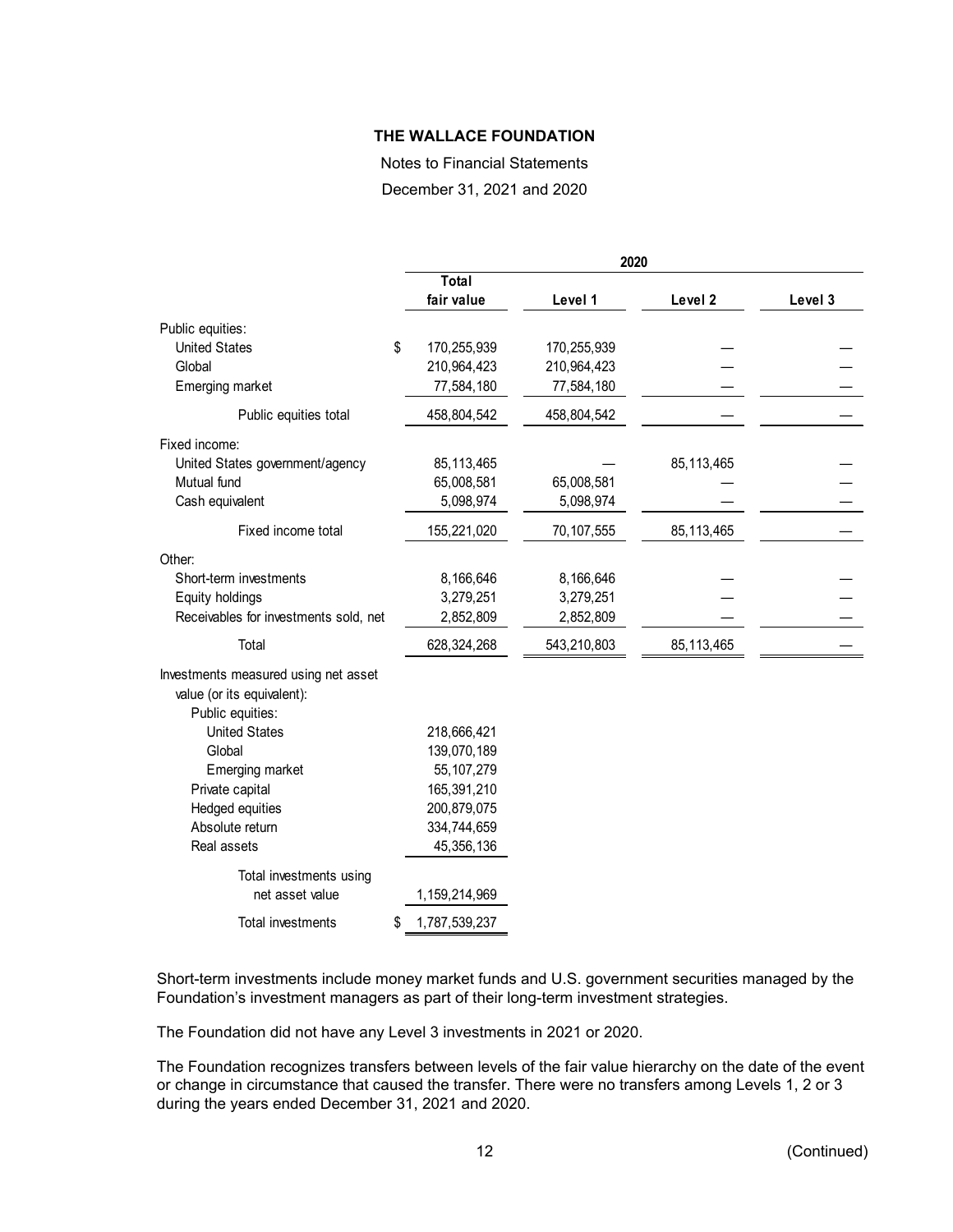Notes to Financial Statements

December 31, 2021 and 2020

#### *(b) Strategies of Commingled Stock, Hedge Fund, and Private Asset Funds*

The following tables list the investment strategies, redemption terms, and assets for public equities, private capital, hedged equities, absolute return funds, and real assets measured at fair value using NAV (or its equivalents) as of December 31, 2021 and 2020:

|                      |                            |                                | 2021                                             |                                |
|----------------------|----------------------------|--------------------------------|--------------------------------------------------|--------------------------------|
|                      | <b>Total fair</b><br>value | <b>Unfunded</b><br>commitments | Redemption<br>dates<br>per year                  | Redemption<br>notice<br>period |
| Public equities:     |                            |                                |                                                  |                                |
| <b>United States</b> | \$<br>180, 365, 142        | 2,143,882                      | Bi-Annually/Quarterly                            | 60/65/90 days                  |
| Global               | 217,055,588                |                                | Monthly/Quarterly                                | 30/60 days                     |
|                      |                            |                                | Annually (with lock-up<br>until September 2023)  | 90 days                        |
| Emerging market      | 69,360,097                 |                                | Bi-Annually (with<br>lock-up until<br>June 2023) | 60 days                        |
|                      |                            |                                | Daily                                            | 30 days                        |
| Private capital      | 520,719,642                | 189,690,635                    | Not redeemable                                   | Not redeemable                 |
| Hedged equities      | 133,637,437                |                                | Quarterly/Annually                               | 45 days                        |
| Absolute return      | 188,409,413                | 18,900,000                     | Monthly/Quarterly<br>Semi-Annually               | $5/65$ days<br>60/90 days      |
| Real assets          | 62,211,103                 | 38, 359, 272                   | Not redeemable                                   | Not redeemable                 |
| Total                | \$<br>1,371,758,422        | 249,093,789                    |                                                  |                                |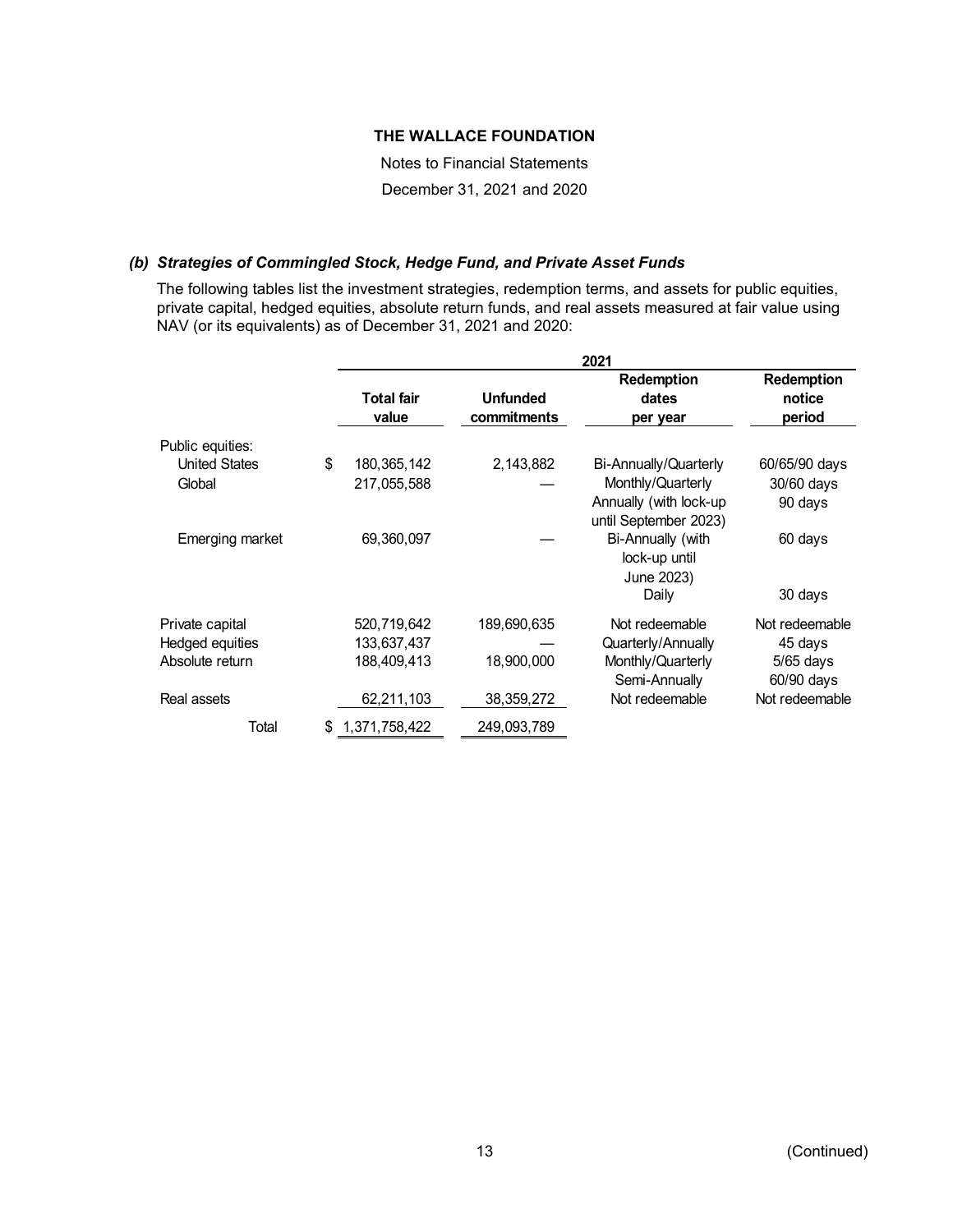Notes to Financial Statements

December 31, 2021 and 2020

|                      | 2020                       |                                |                                                  |                                |  |  |
|----------------------|----------------------------|--------------------------------|--------------------------------------------------|--------------------------------|--|--|
|                      | <b>Total fair</b><br>value | <b>Unfunded</b><br>commitments | <b>Redemption</b><br>dates<br>per year           | Redemption<br>notice<br>period |  |  |
| Public equities:     |                            |                                |                                                  |                                |  |  |
| <b>United States</b> | \$<br>218,666,421          | 2,143,882                      | Bi-Annually/Quarterly                            | 60/90 days                     |  |  |
| Global               | 139,070,189                |                                | Monthly/Quarterly                                | 30/60 days                     |  |  |
|                      |                            |                                | Annually (with lock-up<br>until September 2023)  | 90 days                        |  |  |
| Emerging market      | 55, 107, 279               |                                | Bi-Annually (with<br>lock-up until<br>June 2023) | 60 days                        |  |  |
|                      |                            |                                | Daily                                            | 30 days                        |  |  |
| Total                | 412,843,889                | 2,143,882                      |                                                  |                                |  |  |
| Private capital      | 334,744,659                | 175,504,399                    | Not redeemable                                   | Not redeemable                 |  |  |
| Hedged equities      | 200,879,075                |                                | Quarterly/Annually                               | 45 days                        |  |  |
| Absolute return      | 165,391,210                | 10,000,000                     | Monthly/Quarterly<br>Semi-Annually               | $5/65$ days<br>60/90 days      |  |  |
| Real assets          | 45,356,136                 | 21,265,808                     | Not redeemable                                   | Not redeemable                 |  |  |
| Total                | \$<br>1,159,214,969        | 208,914,089                    |                                                  |                                |  |  |

The following provides details for the investment strategies as of December 31, 2021 listed above:

#### *(i) Public Equities*

#### **United States**

This includes \$180.4 million invested in four funds that invest in US equities.

#### **Global**

This includes \$217.1 million invested in four funds that invest in Global equities.

#### **Emerging Markets**

This includes \$69.4 million invested in three funds that invest in Emerging Market equities.

*(ii) Private Capital*

This includes \$520.7 million invested in 67 funds that make distributions to investors at the managers' discretion and are expected to fully distribute their assets over the next 10 years approximately. These funds invest directly in diversified portfolios of buyout, growth and venture capital investments.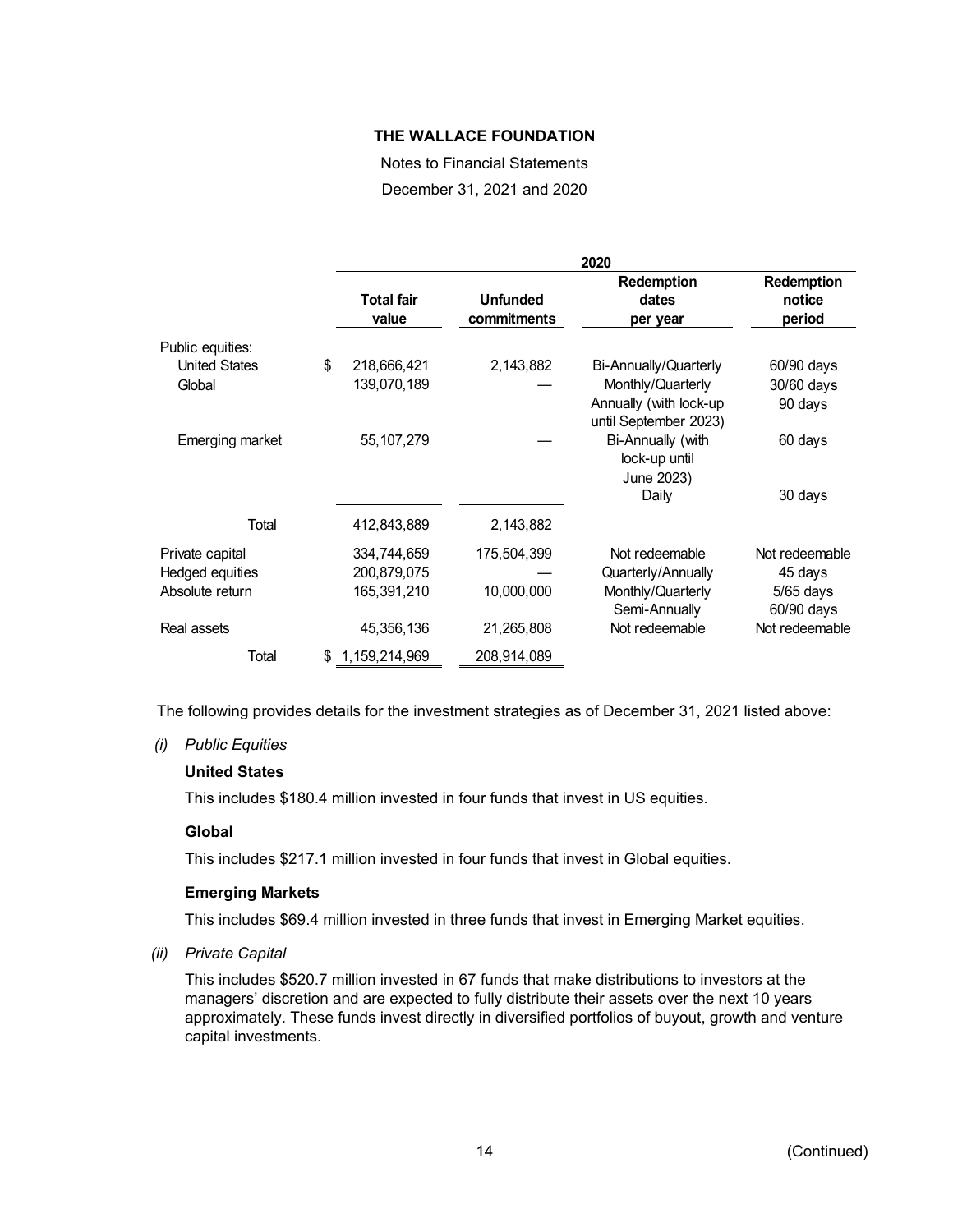Notes to Financial Statements

December 31, 2021 and 2020

#### *(iii) Hedged Equities*

This includes \$133.6 million invested in two hedge funds that invest in public equities using a combination of long and short positions.

# *(iv) Absolute Return*

This includes \$188.4 million invested in six managers that allocate capital across multiple asset classes and geographies and provide returns largely independent of overall equity market moves.

### *(v) Real Assets*

This includes \$62.2 million invested in fifteen funds that invest in diversified portfolios of real estate and natural resources, both of which provide material protection against inflation, generate current income and are less correlated with equities.

#### **(5) Fixed Assets, Net**

At December 31, 2021 and 2020, fixed assets are comprised of the following:

|                               | 2021            | 2020      |
|-------------------------------|-----------------|-----------|
| <b>Furniture and fixtures</b> | \$<br>1,000,993 | 1,000,993 |
| Computer hardware             | 290,252         | 291,121   |
| Equipment                     | 50,289          | 50,289    |
| Leasehold improvements        | 7,952,858       | 7,927,762 |
| Artwork                       | 104,613         | 104,613   |
|                               | 9,399,005       | 9,374,778 |
| Less accumulated depreciation | (1, 412, 730)   | (736,241) |
|                               | \$<br>7,986,275 | 8,638,537 |

Depreciation expense for fixed assets for the years ended December 31, 2021 and 2020 was \$685,960 and \$674,545, respectively.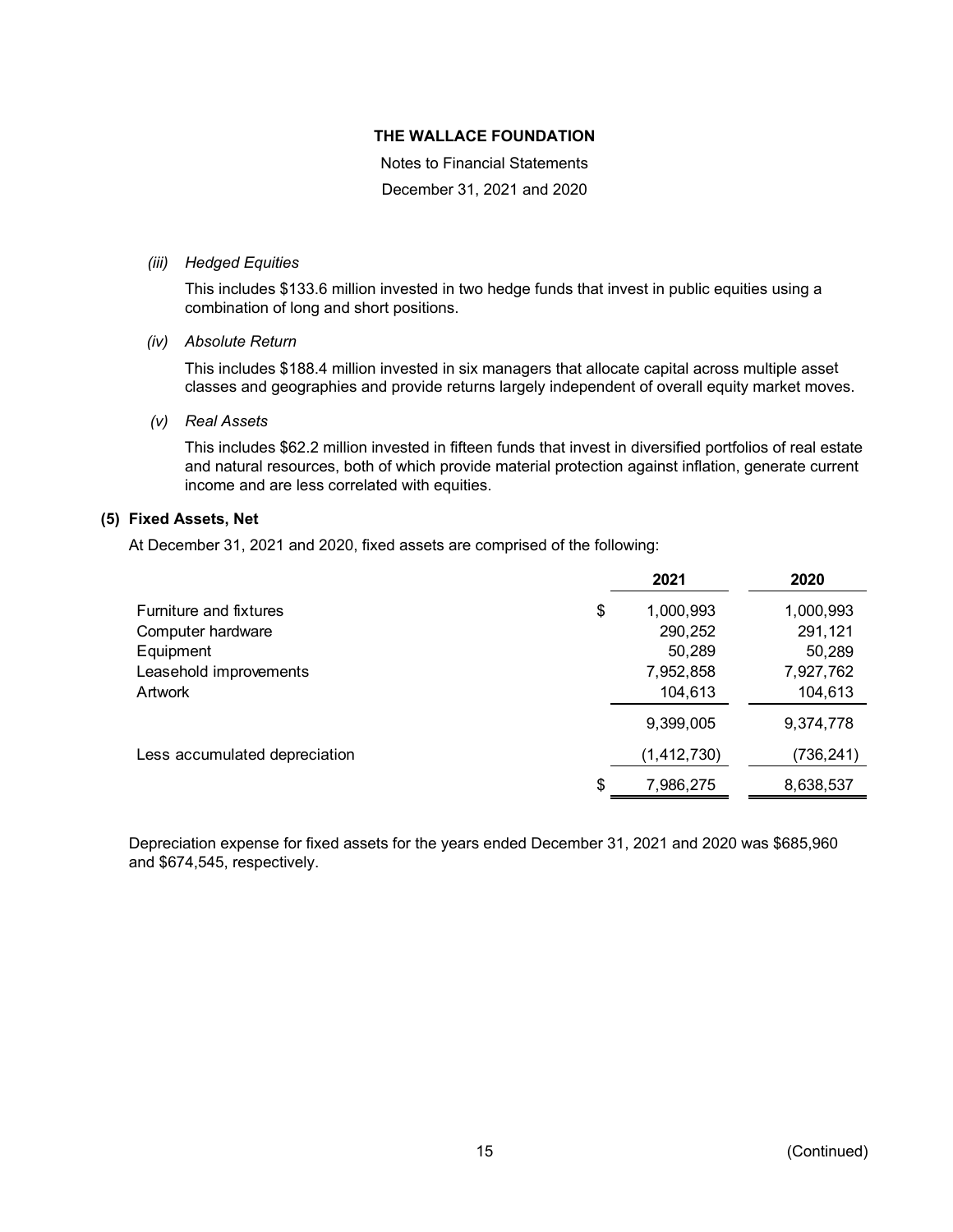Notes to Financial Statements

December 31, 2021 and 2020

#### **(6) Grants Payable**

At December 31, 2021 and 2020, non-conditional grants scheduled to be paid in future years are as follows:

|                                                                  |    | 2021      | 2020         |
|------------------------------------------------------------------|----|-----------|--------------|
| Year:                                                            |    |           |              |
| 2021                                                             | \$ |           | 11, 105, 349 |
| 2022                                                             |    | 7,568,018 | 4,876,188    |
| 2023                                                             |    | 1,562,665 | 384,763      |
| 2024                                                             |    | 788,000   |              |
|                                                                  |    | 9,918,683 | 16,366,300   |
| Discount to present value (based on interest rates from 0.18% to |    |           |              |
| 0.78% and 0.10% to 2.66% for 2021 and 2020, respectively)        |    | (34,490)  | (87, 829)    |
|                                                                  | S  | 9,884,193 | 16,278,471   |
|                                                                  |    |           |              |

At December 31, 2021, the value of conditional grants totaled \$13,816,453, which have not been recorded in the financial statements as they have not met the criteria for expense recognition at December 31, 2021. The Foundation expects such amounts to be recognized as grant expense when the expense recognition criteria is met.

#### **(7) Deferred Liabilities**

At December 31, 2021 and 2020, deferred liabilities consisted of the following:

|                             | 2021       | 2020      |
|-----------------------------|------------|-----------|
| Federal excise tax (note 8) | 10,780,929 | 8,595,690 |
| Landlord incentives         | 1,338,320  | 1,361,280 |
|                             | 12,119,249 | 9,956,970 |

# **(8) Federal Excise Tax**

Due to recent changes in tax law, under Section 4940(a) of the Code, as a private foundation, the Foundation is subject to a federal excise tax equal to 1.39% of its net investment income for tax purposes. The Foundation's current federal excise taxes for the year ended December 31, 2021 and December 31, 2020 were \$(368,533) and \$1,033,950, respectively.

The Foundation records a liability for deferred federal excise tax at the 1.39% rate on the total unrealized appreciation in the fair value of investments. The federal excise tax will be paid as realized gains are reported for tax purposes. The unrealized gains on investments are reported net of the deferred federal excise tax expense of \$2,185,239 and \$2,059,970 for the years ended December 31, 2021 and 2020, respectively, on the statements of activities.